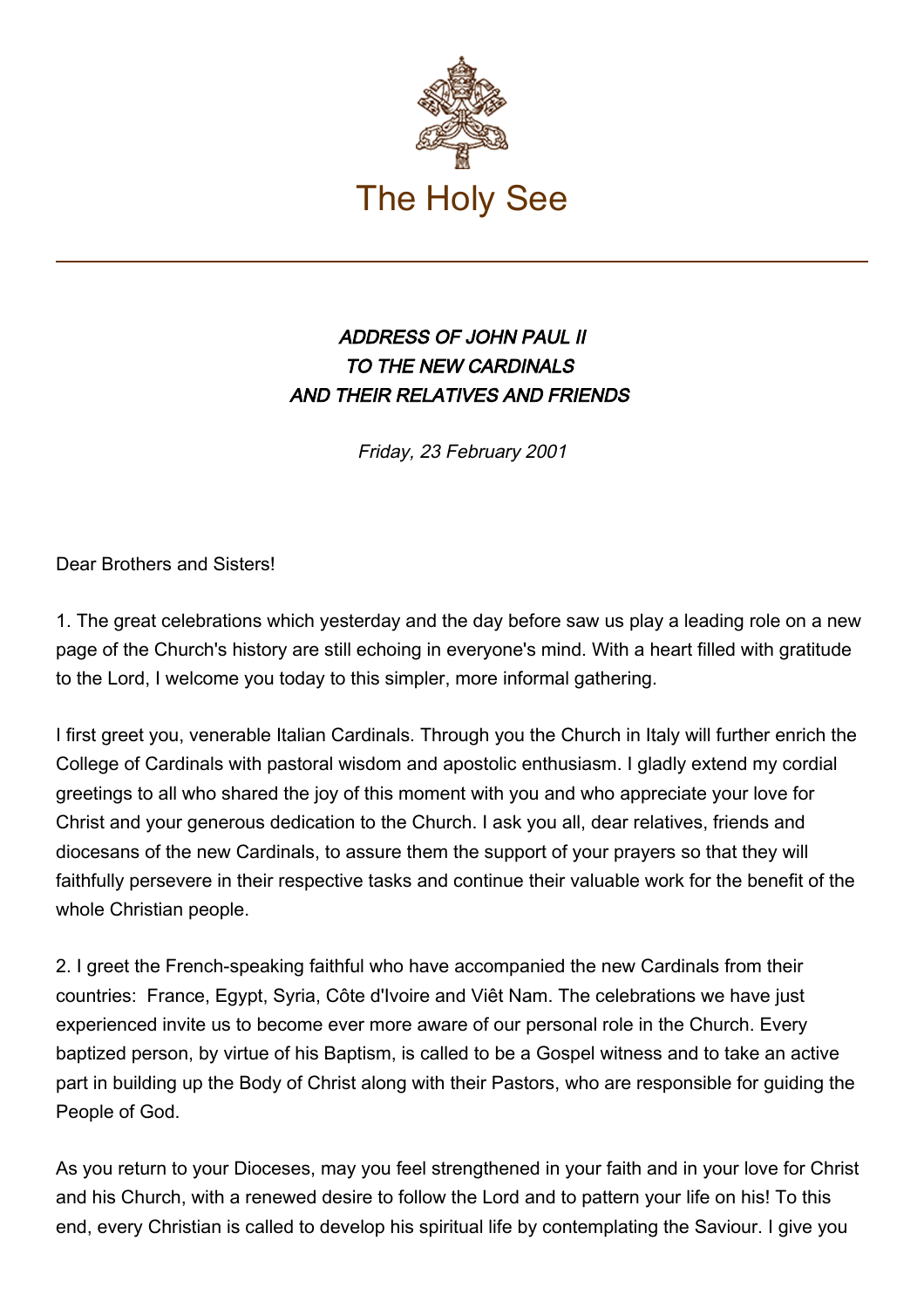all an affectionate Apostolic Blessing.

3. With affection in the Lord, I greet the new Cardinals from the English-speaking lands and all who have accompanied them to Rome on this happy occasion. Through the years, I have seen at first hand the immense riches of the cultures from which you come - India, South Africa, Ireland, England and the United States of America. Now the new Cardinals place these riches still more generously at the service of the universal Church as they are more closely united with the Successor of the Apostle Peter in the task of proclaiming the Gospel to all nations.

Dear friends, we live in a time when people are hungry for the deeper things of the Spirit. Now is the moment to cast our nets into the deep! The beginning of the new millennium is a time for us to renew our commitment to the mission entrusted to us by Christ, a mission rooted in the depths of contemplation. This contemplation, as I said in the Apostolic Letter Novo millennio ineunte, is the contemplation of the face of Jesus Christ, the Word of life: "that which was from the beginning ... we proclaim also to you, so that you may have fellowship with us; and our fellowship is with the Father and with his Son Jesus Christ" (1 Jn 1: 1, 3).

May the communities of faith to which you belong become more and more true schools of prayer, contemplation and mission. Upon you, your families and your countries I gladly invoke the loving protection of Mary, Mother of the Church.

4. I extend a cordial greeting to the newly appointed Cardinals from Germany. With you, I also greet your relatives and friends, your co-workers in the Dioceses, the authorities and the faithful who have accompanied you to Rome.

You know that I also regard your elevation to the rank of Cardinal as a sign of my esteem for the Church that lives and works in your country. So I am sure that this honour will further encourage you to bear generous witness to Christ and his Gospel. As I wish the Church in Germany growth, prosperity and many spiritual fruits, I cordially impart my Apostolic Blessing to you, to your loved ones who have accompanied you to the Eternal City and to all who are entrusted to your pastoral care.

5. I affectionately greet the pilgrims from Argentina, Bolivia, Chile, Colombia, Ecuador, Spain, Honduras, Peru and Venezuela who have joyfully accompanied their new Cardinals. I now ask them for greater zeal in the Church's service, to the point of giving their lives for the Gospel, as did the saint we are commemorating today, St Polycarp of Smyrna. This also involves a greater responsibility for their ecclesial communities and, above all, for those who, like you, are closest to them. I therefore invite you to help them with prayer, loyal cooperation and spiritual closeness in this new mission entrusted to them.

After these intense days spent in Rome, take back to your families and compatriots the Pope's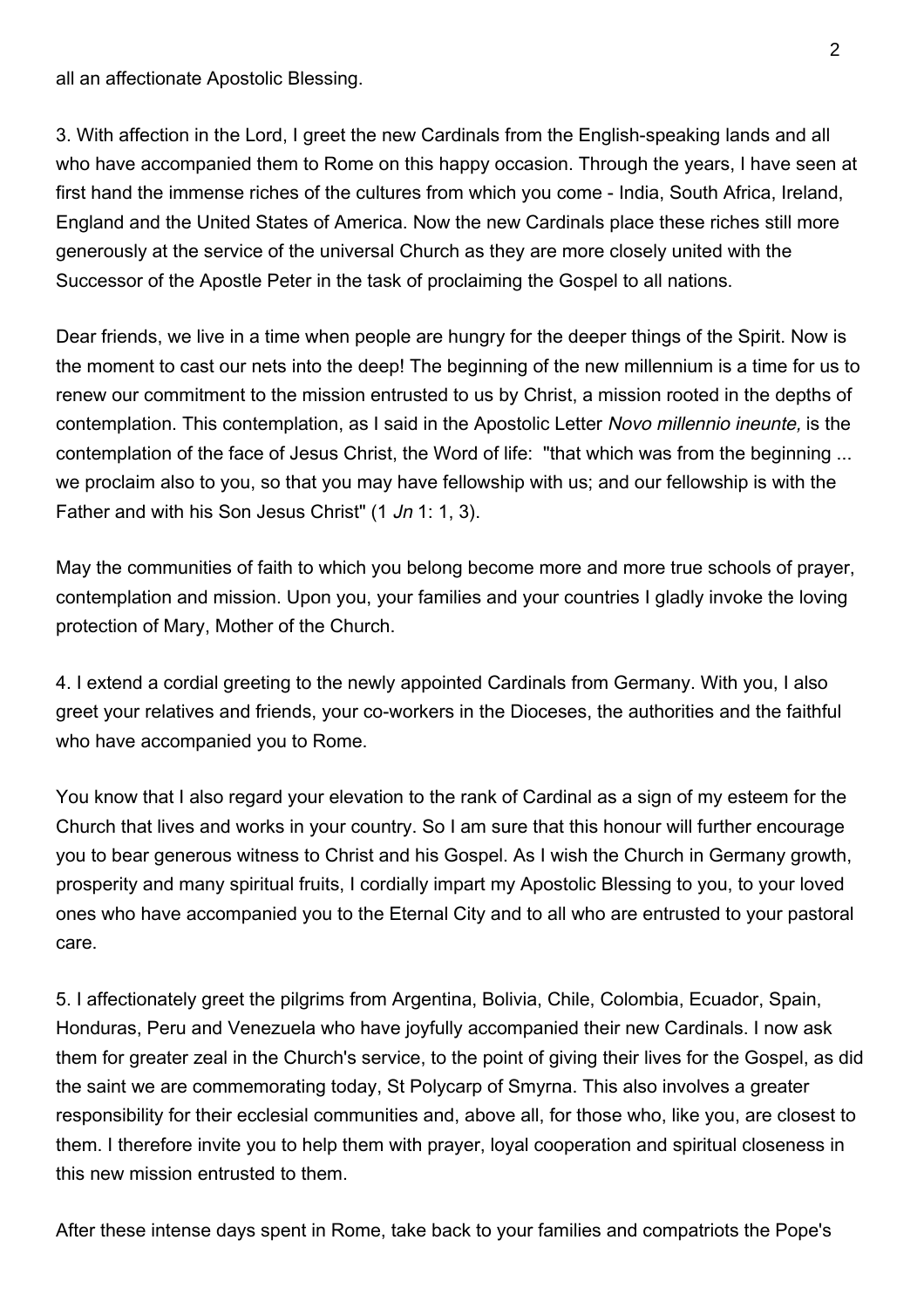affectionate greeting. He feels very close to the situation in each of your countries, prays for their people and now cordially blesses you.

6. With particular affection I sincerely greet the Cardinals from Brazil and Portugal. Since they represent a significant part of the Catholic world in nations which, because of their historical tradition and missionary commitment, represent the Church's future hope, I ask almighty God to bless these peoples and their lands and to support them on the path of the new evangelization with abundant fruits of holiness in all areas of society.

I extend a special greeting to the Cardinals' relatives and friends, who have been joined by some members of the local Episcopate, particularly from the Episcopal Conferences and various diocesan communities. This significant participation is meant to show the esteem of the Brazilian and Portuguese peoples for their Pastors and for the work they have carried out in recent years with generosity and self-denial. May the Blessed Virgin protect their countries, so dear to me, and make the new Cardinals living examples of dedicated Pastors who are willing to serve the Church and the Roman Pontiff with fidelity and love!

7. I cordially greet everyone who has accompanied Cardinal Marian and Cardinal Zenon during these solemn days.

I thank Providence that the Latin Church in Ukraine is bearing witness to a living faith which survived the years of oppression and trial; enlivened by the Divine Spirit, she is growing and can rejoice today in her new Cardinal. May the red colour of his robes be a sign of the universal Church's gratitude for all the priests and faithful in Ukraine who paid for their love of Christ and their desire for union with Peter by their sufferings and frequently by the gift of their lives. May it also be a sign of hope that this seed of blood will bear blessed fruits in the new millennium.

I am pleased that the Church in Poland can share in a special way in the Petrine ministry through the Cardinal Prefect of the Congregation for Catholic Education (for Seminaries and Educational Institutions). I greet everyone who has come to accompany him with prayer during these days.

I ask God that your participation in the Consistory will enable you to experience in faith the mystery of the Church's universality and unity, of which the College of Cardinals is a particular sign. I entrust the new Cardinals and everyone present to Christ and to his Mother. God bless you all!

8. I extend my cordial greetings to you, dear Ukrainian pilgrims, on this solemn day when two sons of your homeland have been created Cardinals together: one of the Latin rite, the other of the Eastern rite. Pray that this sign of unity may become a pledge of full communion between East and West. As I look forward to meeting you during the visit I will make, please God, next June, I send all your compatriots an affectionate greeting.